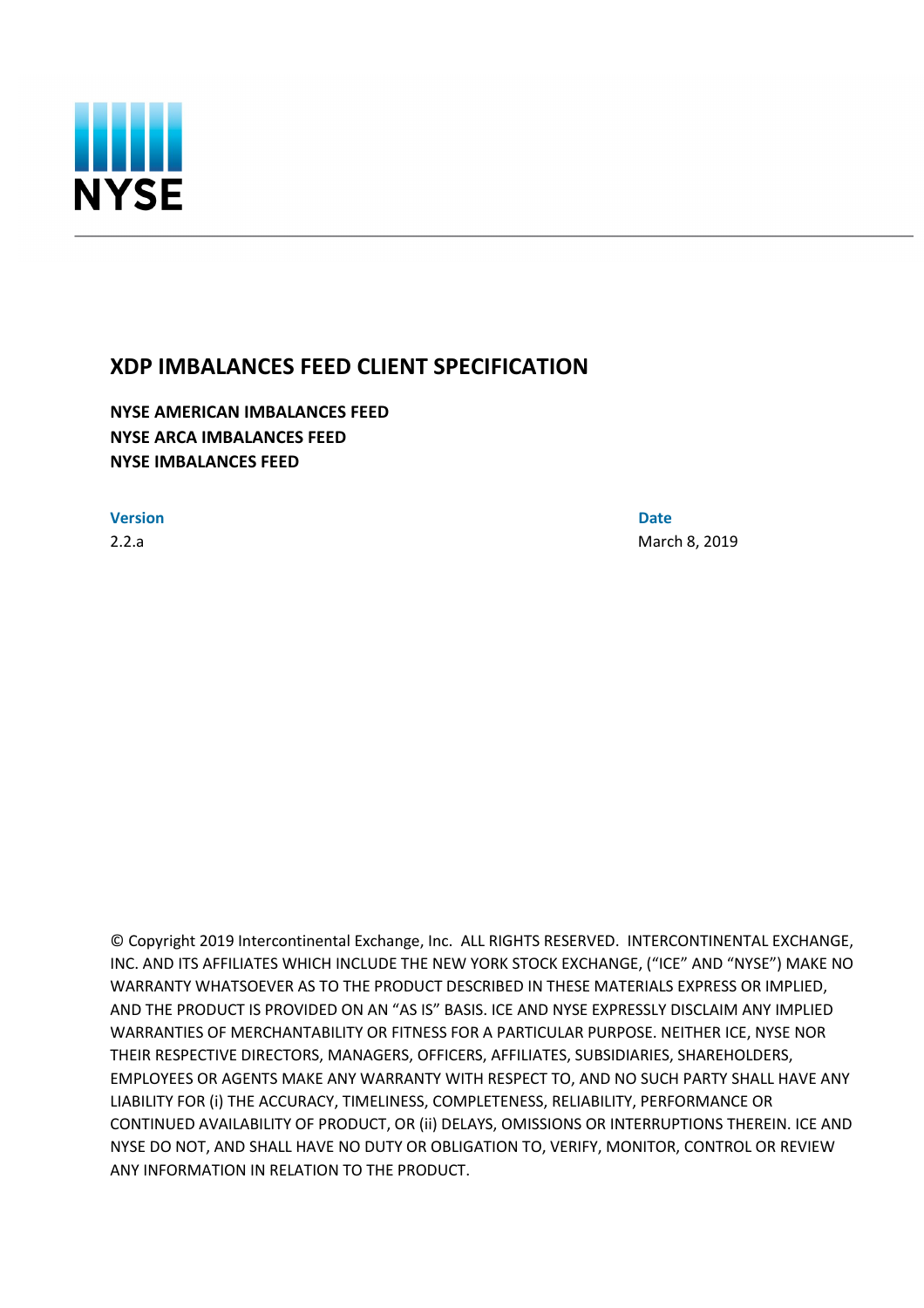# **PREFACE**

#### **DOCUMENT HISTORY**

| <b>VERSION</b>   | <b>DATE</b>        | <b>CHANGE DESCRIPTION</b>                                                                                                                                                                                                                                            |
|------------------|--------------------|----------------------------------------------------------------------------------------------------------------------------------------------------------------------------------------------------------------------------------------------------------------------|
| 2.1 <sub>b</sub> | May 8, 2017        | Added 5 fields supporting LULD amendment 12 (day 1, defaulted to 0)<br>Corrected tables of trading and publication times                                                                                                                                             |
| 2.1c             | May 26, 2017       | Corrected NYSE Imbalance publication frequencies<br>٠<br>The Imbalance Side field pertains to the Total Imbalance Qty field<br>Clarified that the 2 clearing price fields will be initially 0<br>■<br>Clarified that Qty fields are truncated to round lots for NYSE |
| 2.1 <sub>d</sub> | September 22, 2017 | v2.1d contains no changes in feed behavior, only spec clarifications<br>Updated Section 3 and field descriptions in Section 2 to include<br>specialized information for NYSE Tape A symbols                                                                          |
| 2.1e             | November 20, 2017  | Updated the Imbalance the Clearing Price fields and 5 trailing fields -<br>no longer set to 0 for Arca and American                                                                                                                                                  |
| 2.1f             | February 1, 2018   | No feed changes. Corrected 5 trailing fields: for NYSE, 0 for now.<br>Corrected descriptions: ClosingOnlyClearingPrice, AuctionStatus                                                                                                                                |
| 2.2              | December 3, 2018   | Updates throughout applicable to NYSE under Pillar.<br>٠<br>Renamed Closing Only Clearing Price to Auction Only Clearing<br>Ξ<br>Price.<br>The 3 new trailing fields in the Imbalance message contain only<br>default values in non-NYSE markets.                    |
| 2.2.a            | March 8, 2019      | Corrected the imbalance publication time to 3:50pm.<br>٠<br>Defaulted the significant imbalance - till a future implementation<br>date.                                                                                                                              |

### **REFERENCE MATERIAL**

The following lists the associated documents, which either should be read in conjunction with this document or which provide other relevant information for the user:

- **KDP Common Client Specification**
- **ICE Global Network**
- **NYSE Symbology**
- **IP Addresses**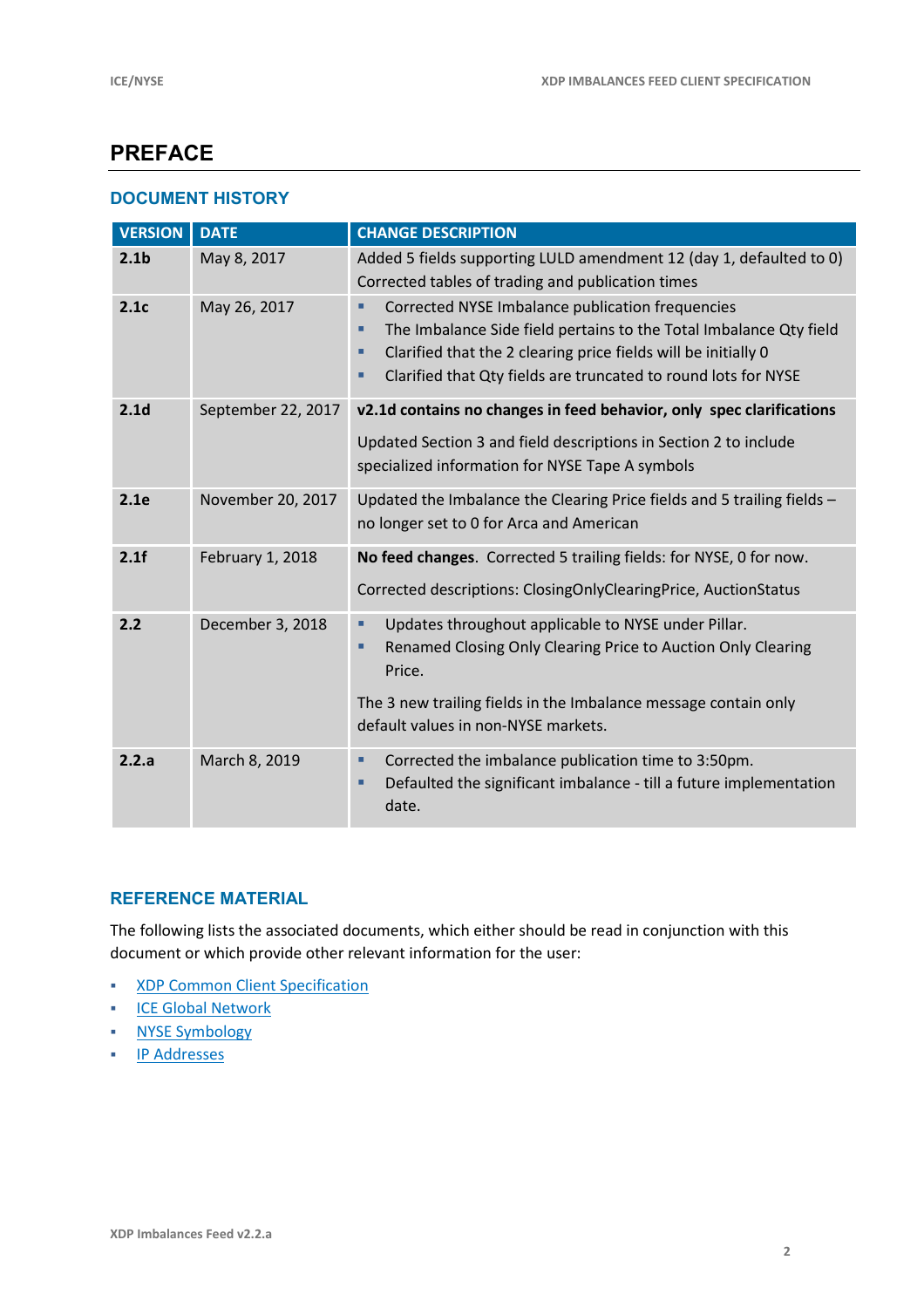### **CONTACT INFORMATION**

Service Desk: Telephone: +1 212 896-2830

**Email:** support@nyse.com

#### **FURTHER INFORMATION**

For additional information about the product, visit the XDP Imbalances Feed Product Page. For updated capacity figures, visit our capacity pages.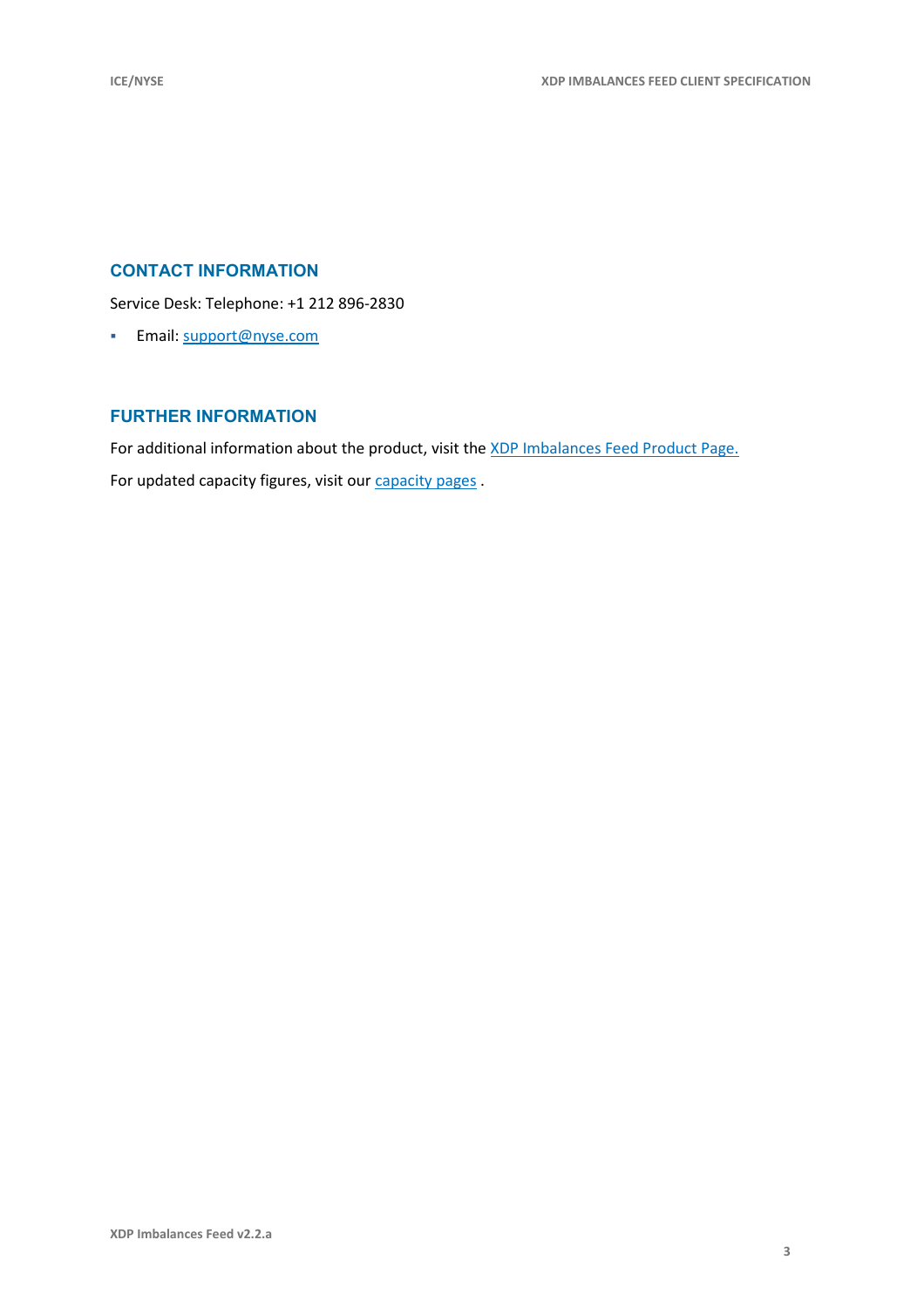# **CONTENTS**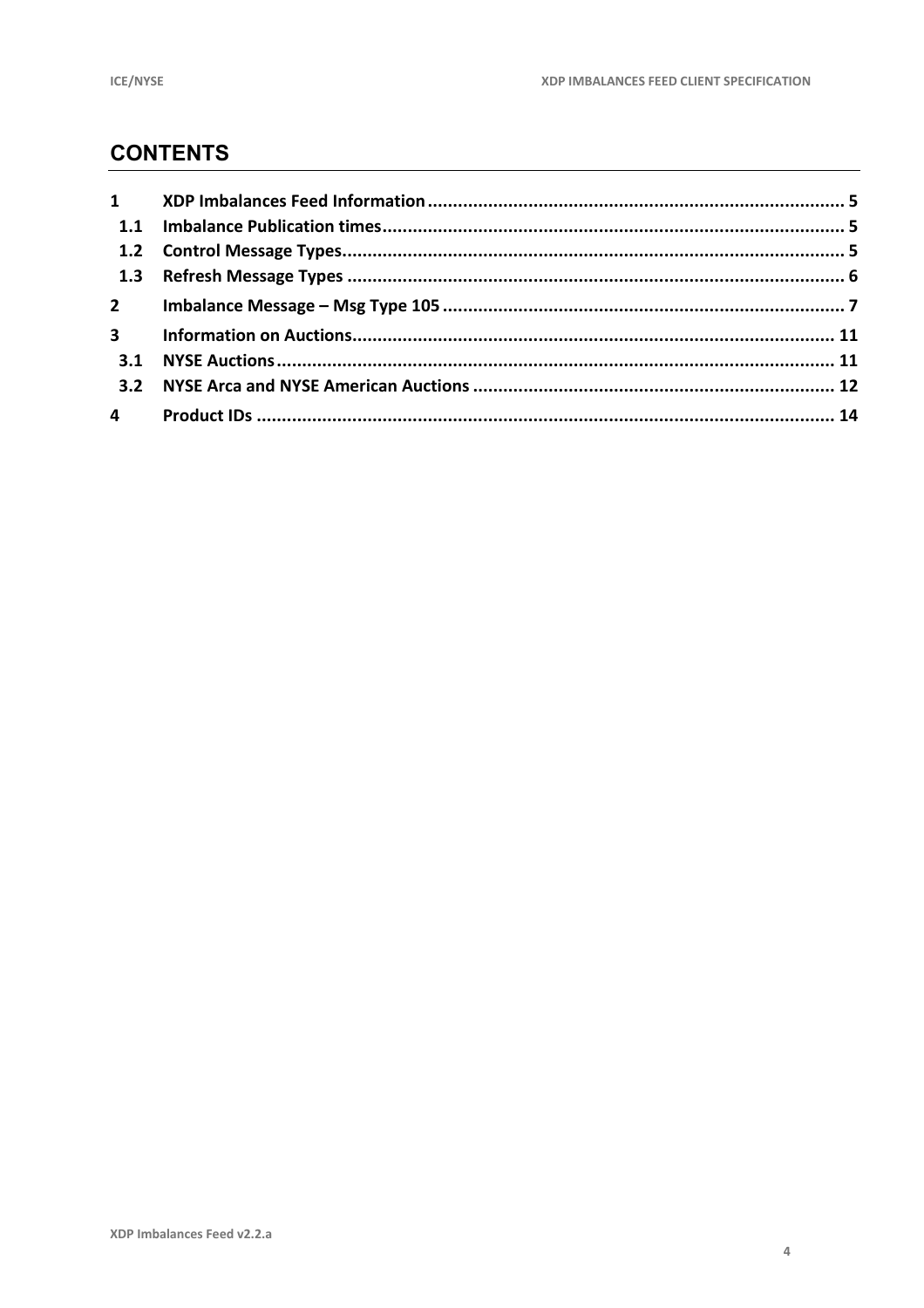# 1 XDP Imbalances Feed Information

This real-time low latency product provides imbalance data published during auctions of all traded securities on the NYSE Group equity exchanges: NYSE, NYSE American and NYSE Arca. This data is intended for clients who require a direct standalone feed with timestamps provided directly from the Exchange matching engines.

### **1.1 IMBALANCE PUBLICATION TIMES**

Scheduled trading session times on normal and early-close days for all NYSE markets can be found here.

Regularly scheduled auctions occur at the following times. Trading halts and re-opens can occur anytime during any session. Trading halts can last from one session into the next.

#### **All times are US Eastern Time**

| <b>DESCRIPTION</b>   | <b>MARKET</b>      | <b>NORMAL AUCTION PERIOD</b> |
|----------------------|--------------------|------------------------------|
| <b>Early Opening</b> | Arca               | 3:30am - 4:00am ET           |
| <b>Auction</b>       | American           | 7:00am - 9:30am ET           |
| <b>Core Opening</b>  | Arca<br>American   | 8:00am - 9:30am ET           |
| <b>Auction</b>       | NYSE (tape A only) | 8:30am ET - the stock opens  |
| <b>Closing</b>       | Arca<br>American   | 3:00pm - 4:00pm ET           |
| <b>Auction</b>       | NYSE (tape A only) | 3:50pm ET - the stock closes |

During auction periods, Imbalance messages are published every second if there is any change from the last publication.

On early closing days, the Closing auction runs from 12:00pm to 1:00pm for ARCA and American. For NYSE, the closing auction runs from 12:50 until the stock closes.

#### **1.2 CONTROL MESSAGE TYPES**

For all markets, the initial publication of Symbol Index Mapping messages occurs shortly after system startup at approximately 12:15am ET.

| <b>MSGTYPE</b> | <b>DESCRIPTION</b>                    |
|----------------|---------------------------------------|
| 1              | Sequence Number Reset                 |
| 3              | <b>Symbol Index Mapping</b>           |
| 10             | <b>Retransmission Request Message</b> |
| 11             | Request Response Message              |
| 12             | <b>Heartbeat Response Message</b>     |
| 13             | Symbol Index Mapping Request Message  |
| 15             | Refresh Request Message               |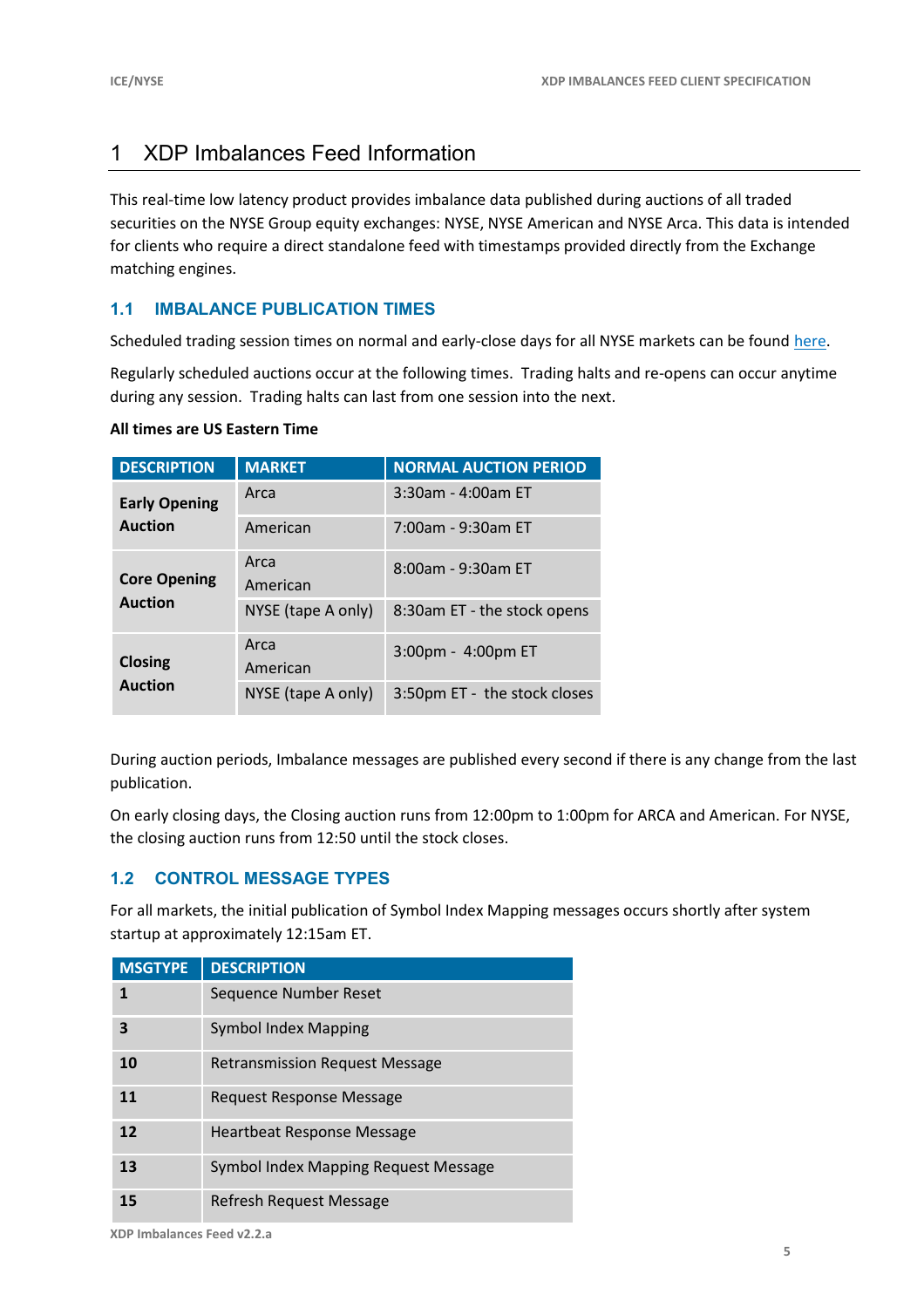| 31 | Message Unavailable            |
|----|--------------------------------|
| 32 | Symbol Clear                   |
| 34 | <b>Security Status Message</b> |
| 35 | Refresh Header Message         |

### **1.3 REFRESH MESSAGE TYPES**

| <b>MSGTYPE</b> | <b>DESCRIPTION</b>             |
|----------------|--------------------------------|
| 35             | Refresh Header Message         |
|                | <b>Symbol Index Mapping</b>    |
| 105            | Imbalance Message              |
| 34             | <b>Security Status Message</b> |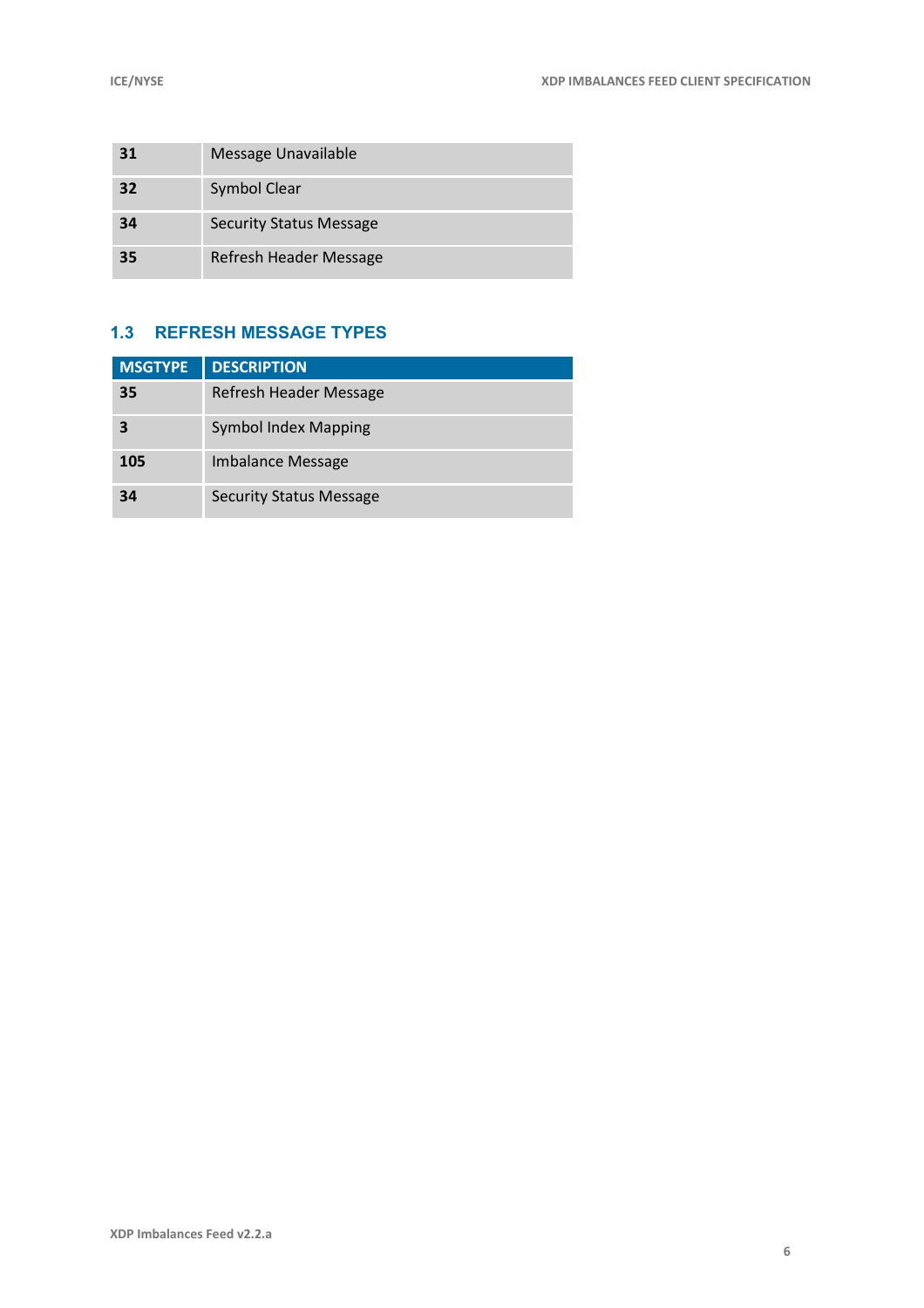## 2 Imbalance Message – Msg Type 105

Imbalance messages are published once a second during auctions to update price and volume information. If there is no change to the calculated fields, no message will be generated. See Information on Auctions for details on the auction process in the NYSE, Arca and American markets.

See the XDP Common Client Specification for details on Symbol Index Mapping messages and Price field format.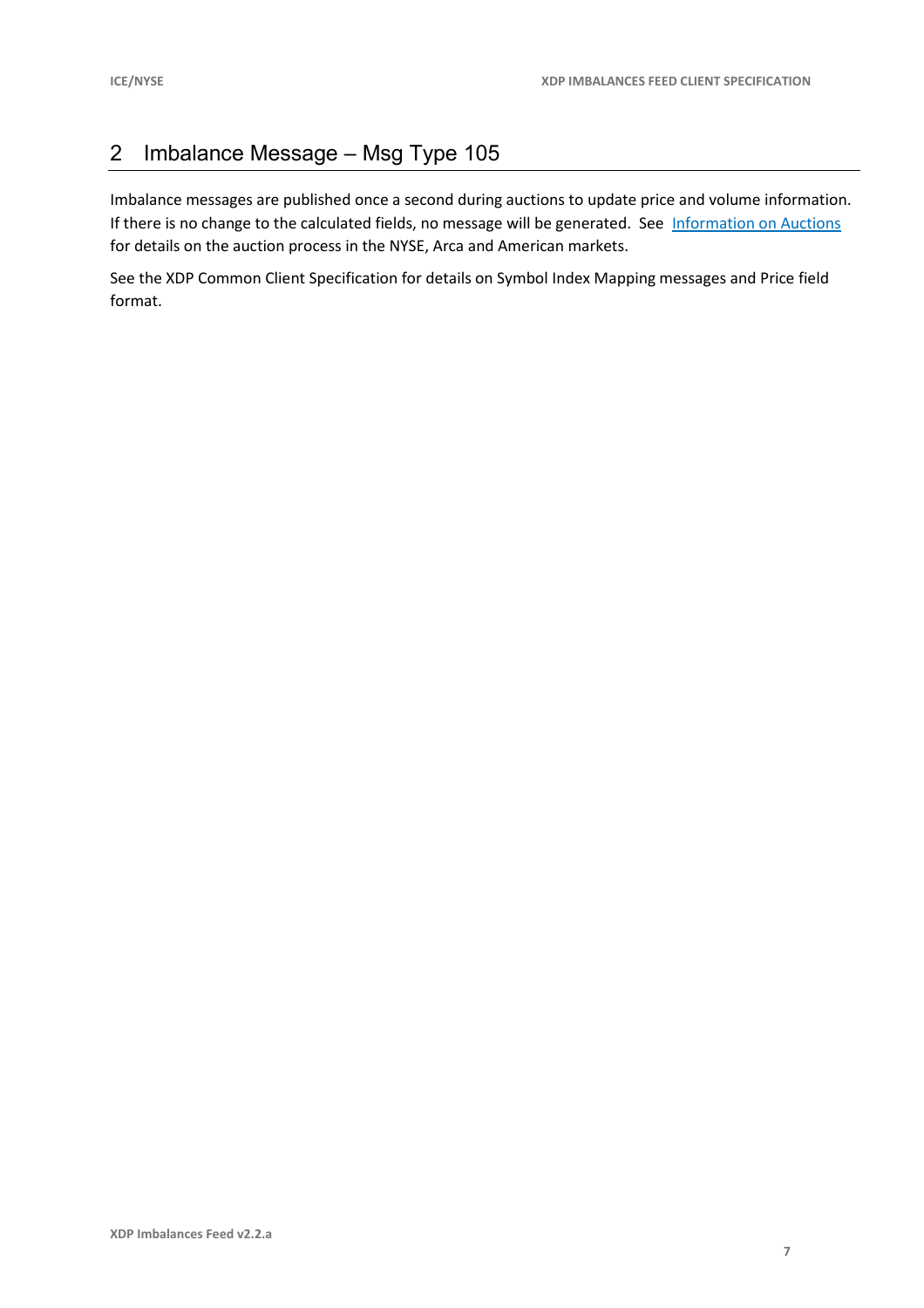| <b>FIELD NAME</b>         | <b>OFFSET</b>  | <b>SIZE</b>    | <b>FORMAT</b> | <b>DESCRIPTION</b>                                                                                                                                                                                                                                                |
|---------------------------|----------------|----------------|---------------|-------------------------------------------------------------------------------------------------------------------------------------------------------------------------------------------------------------------------------------------------------------------|
| <b>Msg Size</b>           | $\mathbf 0$    | $\overline{2}$ | <b>Binary</b> | Size of the message: 73 bytes                                                                                                                                                                                                                                     |
| <b>Msg Type</b>           | $\overline{2}$ | $\overline{2}$ | <b>Binary</b> | This field identifies the type of message.                                                                                                                                                                                                                        |
|                           |                |                |               | 105 - Imbalance Message                                                                                                                                                                                                                                           |
| <b>SourceTime</b>         | $\overline{4}$ | $\overline{4}$ | <b>Binary</b> | The time when this msg was generated in the<br>order book, in secs since 1/1/1970 00:00:00 UTC                                                                                                                                                                    |
| <b>SourceTimeNS</b>       | 8              | $\overline{4}$ | Binary        | The nanosecond offset from the Source Time                                                                                                                                                                                                                        |
| SymbolIndex               | 12             | $\overline{a}$ | <b>Binary</b> | The ID of the symbol in the Symbol Index msg                                                                                                                                                                                                                      |
| SymbolSeqNum              | 16             | $\overline{4}$ | <b>Binary</b> | The sequence number of this message in the set<br>of all messages for this symbol                                                                                                                                                                                 |
| <b>ReferencePrice</b>     | 20             | $\overline{4}$ | <b>Binary</b> | The Reference Price is the notional likely price of<br>the auction trade. See Information on Auctions<br>for details.                                                                                                                                             |
|                           |                |                |               | For non-NYSE markets, the Reference Price is<br>used to calculate the Indicative Match Price.                                                                                                                                                                     |
| <b>PairedQty</b>          | 24             | $\overline{4}$ | <b>Binary</b> | For non-NYSE markets, the number of shares<br>paired off at the Indicative Match Price.                                                                                                                                                                           |
|                           |                |                |               | For NYSE, the number of shares paired off at the<br>Reference Price.                                                                                                                                                                                              |
| <b>TotalImbalanceQty</b>  | 28             | $\overline{4}$ | <b>Binary</b> | For non-NYSE markets, the total imbalance<br>quantity at the Indicative Match Price.                                                                                                                                                                              |
|                           |                |                |               | For NYSE, the total imbalance quantity at the<br>Reference Price.                                                                                                                                                                                                 |
|                           |                |                |               | When Auction Type=P (NYSE only), this field will<br>be set to the Extreme Order Imbalance quantity.                                                                                                                                                               |
| <b>MarketImbalanceQty</b> | 32             | $\overline{4}$ | <b>Binary</b> | The total market order imbalance quantity at<br>the Indicative Match Price.                                                                                                                                                                                       |
|                           |                |                |               | For NYSE, unused and defaulted to 0.                                                                                                                                                                                                                              |
| <b>AuctionTime</b>        | 36             | $\overline{2}$ | <b>Binary</b> | Projected Auction Time (hhmm)                                                                                                                                                                                                                                     |
| AuctionType               | 38             | $\mathbf 1$    | <b>ASCII</b>  | O - Early Opening Auction (non-NYSE only)<br>٠<br>M - Core Opening Auction<br>٠<br>H - Reopening Auction (Halt resume)<br>٠<br>C - Closing Auction<br>٠<br>P - Extreme Closing Imbalance (NYSE only)<br>п<br>R - Regulatory Closing Imbalance (NYSE<br>٠<br>only) |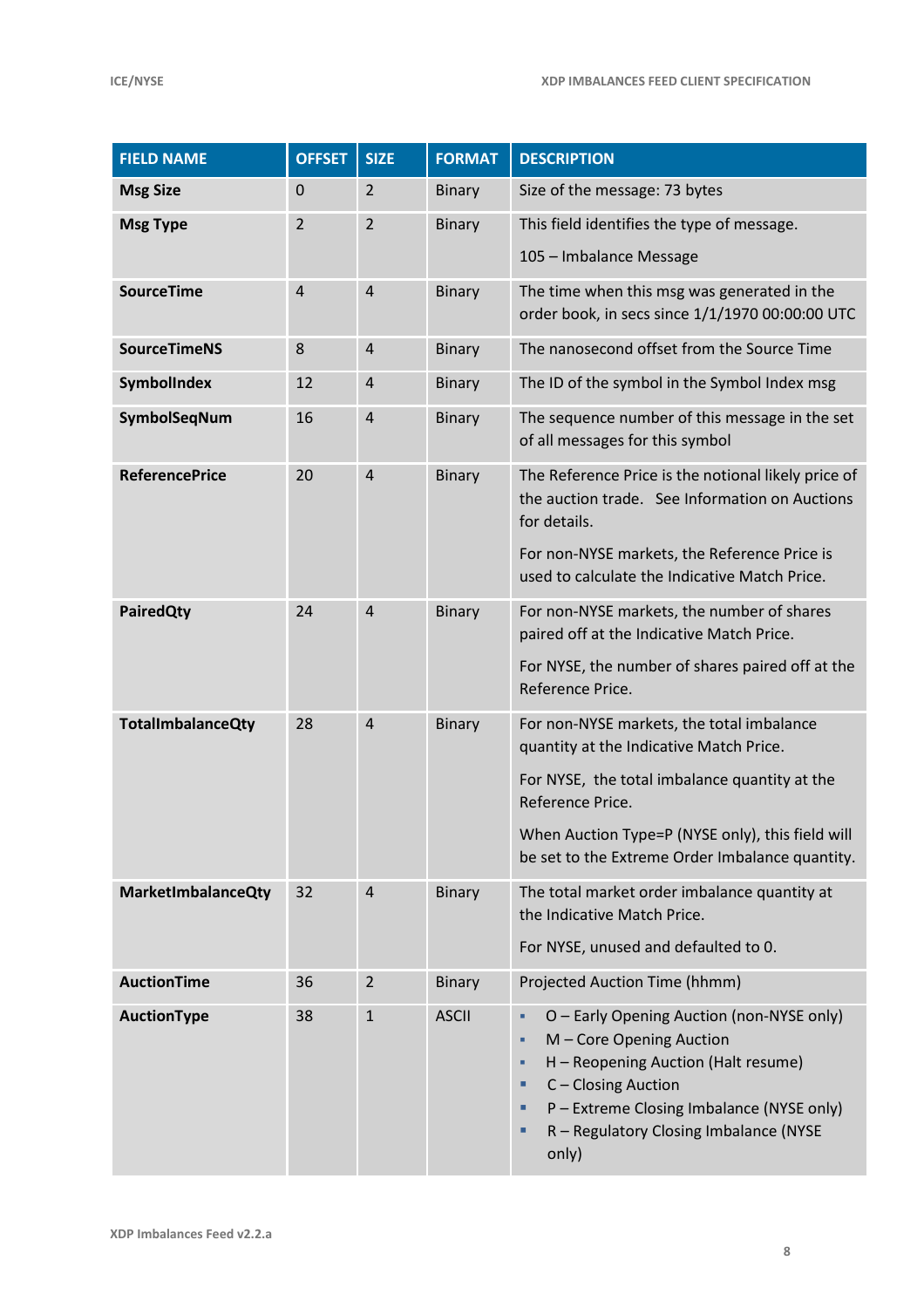| <b>ImbalanceSide</b>                          | 39 | $\mathbf{1}$   | <b>ASCII</b>  | The side of the TotalImbalanceQty<br>$B - Buy$ side<br>٠<br>$S -$ Sell side<br>Space - No imbalance                                                                                                                                                                                                                                                                               |
|-----------------------------------------------|----|----------------|---------------|-----------------------------------------------------------------------------------------------------------------------------------------------------------------------------------------------------------------------------------------------------------------------------------------------------------------------------------------------------------------------------------|
| <b>ContinuousBook</b><br><b>ClearingPrice</b> | 40 | $\overline{4}$ | <b>Binary</b> | For non-NYSE markets, the price at which all<br>interest on the book can trade, including auction<br>and imbalance offset interest, and disregarding<br>auction collars.<br>For NYSE, the price closest to the reference price<br>where the imbalance is 0. For regulatory<br>imbalances, or if a continuous book clearing<br>price is not reached, this field is defaulted to 0. |
| AuctionInterest<br><b>ClearingPrice</b>       | 44 | $\overline{4}$ | <b>Binary</b> | For non-NYSE markets, the price at which all<br>eligible auction-only interest would trade,<br>subject to auction collars.<br>For the NYSE closing auction only, the price<br>closest to the reference price where the<br>imbalance of closing-only interest is 0. If a<br>closing-only clearing price is not reached, this<br>field is defaulted to 0.                           |
| <b>SSRFilingPrice</b>                         | 48 | $\overline{4}$ | <b>Binary</b> | For non-NYSE markets, not supported and<br>defaulted to 0.<br>For NYSE non-Regulatory imbalances, if a Sell<br>Short Restriction is in effect, the price at which<br>Sell Short interest will be filed.                                                                                                                                                                           |
| <b>IndicativeMatchPrice</b>                   | 52 | $\overline{4}$ | <b>Binary</b> | For non-NYSE markets, the price at which the<br>highest number of shares would trade, subject<br>to auction collars. It includes the non-displayed<br>quantity of Reserve Orders. See Information on<br>Auctions for details.<br>For NYSE, set to 0.                                                                                                                              |
| <b>UpperCollar</b>                            | 56 | $\overline{4}$ | <b>Binary</b> | If the IndicativeMatchPrice is not strictly<br>between the UpperCollar and the LowerCollar,<br>special auction rules apply. See Rule 7.35 for<br>details<br>For NYSE, set to 0                                                                                                                                                                                                    |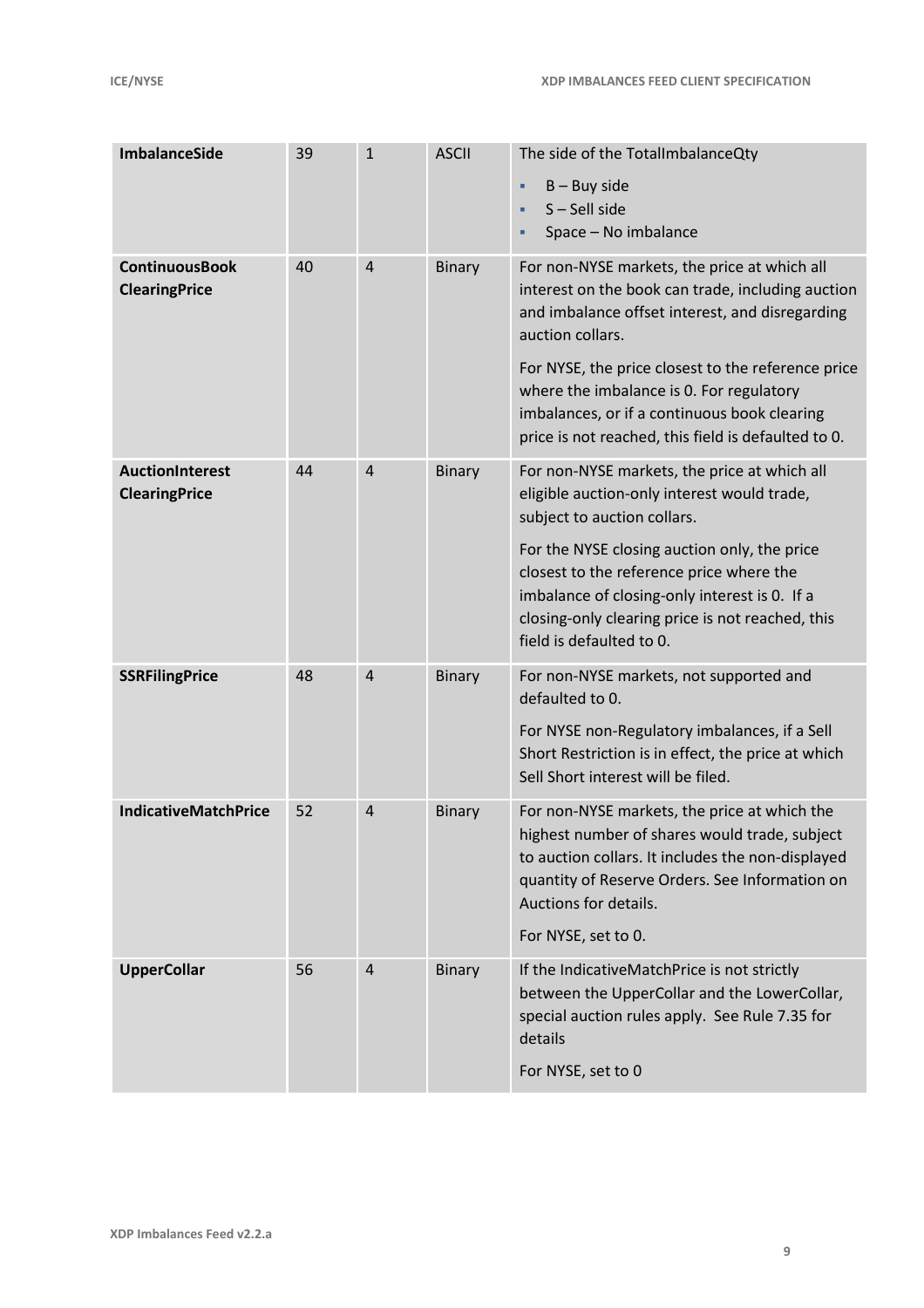| <b>LowerCollar</b>           | 60 | $\overline{4}$ | Binary        | If the IndicativeMatchPrice is not strictly<br>between the UpperCollar and the LowerCollar,<br>special auction rules apply. See Rule 7.35 for<br>details.<br>For NYSE, set to 0                                                                                                                                                                                                                |
|------------------------------|----|----------------|---------------|------------------------------------------------------------------------------------------------------------------------------------------------------------------------------------------------------------------------------------------------------------------------------------------------------------------------------------------------------------------------------------------------|
| <b>AuctionStatus</b>         | 64 | $\mathbf{1}$   | Binary        | Indicates whether the auction will run<br>0 - Will run as always for Open and Close<br>1 - Will run, interest exists inside or at the collars<br>or is fully paired off<br>2 - Will not run because there is an imbalance<br>through the collars<br>3 - Will not run, will transition to the Closing<br><b>Auction instead</b>                                                                 |
| <b>FreezeStatus</b>          | 65 | $\mathbf{1}$   | <b>Binary</b> | 0 - Imbalance freeze not yet in effect<br>1 - Imbalance freeze is in effect                                                                                                                                                                                                                                                                                                                    |
| <b>NumExtensions</b>         | 66 | $\mathbf{1}$   | <b>Binary</b> | Number of times the halt period has been<br>extended<br>For NYSE, set to 0                                                                                                                                                                                                                                                                                                                     |
| <b>Unpaired Qty</b>          | 67 | $\overline{4}$ | Binary        | For NYSE only, during the Closing Auction, the<br>number of unpaired shares priced at or better<br>than the Reference Price.<br>For non-NYSE markets, 0.                                                                                                                                                                                                                                       |
| <b>Unpaired Side</b>         | 71 | $\mathbf{1}$   | <b>ASCII</b>  | For NYSE only, the side of the Unpaired Qty<br>B - buy side<br>٠<br>S - sell side<br>Space - not applicable                                                                                                                                                                                                                                                                                    |
| <b>Significant Imbalance</b> | 72 | $\mathbf{1}$   | <b>ASCII</b>  | For Auction Types = C or P in NYSE-listed<br>symbols. Using historical closing data for each<br>symbol, NYSE will set this indicator if the<br>Continuous Book Clearing Price is more than a<br>'significant' range away from the Reference<br>Price.<br>Space - not significant, or not applicable<br>(default till a future implementation date)<br>Y - the current Imbalance is significant |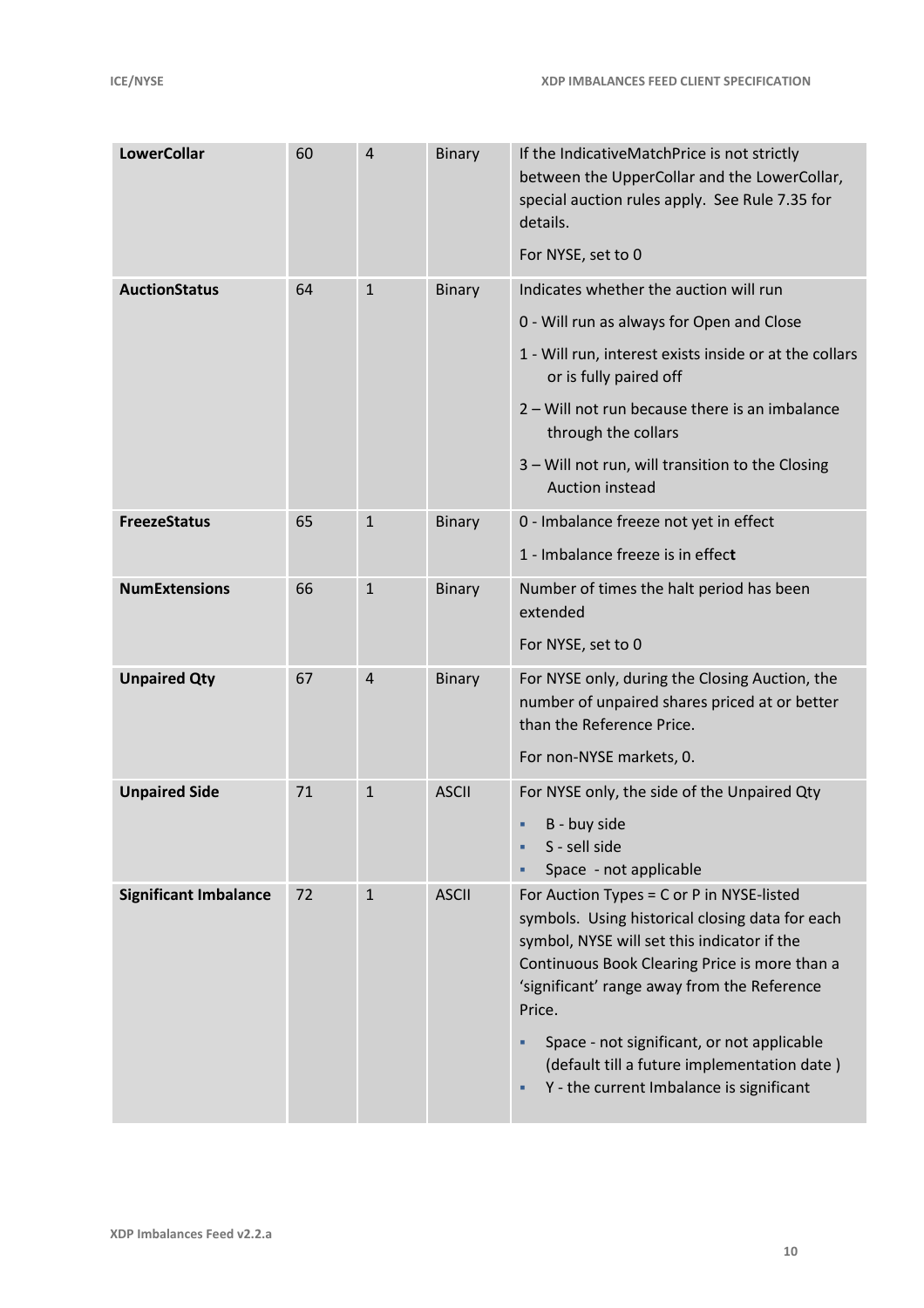### 3 Information on Auctions

### **3.1 NYSE AUCTIONS**

The NYSE market conducts auctions for NYSE-listed (Tape A) symbols only. The NYSE market does not publish imbalances for IPO or Direct Listing symbols.

As a part of the auction process, Imbalance messages are published every second if there is any change from the previous second.

Note: During an auction, in calculating the imbalance at a price point on the book, NYSE considers the following to be an imbalance:

- **market orders**
- **I** interest whose price is better than the book price point

| <b>AUCTION TYPE</b>              | <b>DESCRIPTION</b>                                                                                                                                            |  |  |  |  |  |
|----------------------------------|---------------------------------------------------------------------------------------------------------------------------------------------------------------|--|--|--|--|--|
| <b>Opening Auction</b>           | <b>Interest Included</b>                                                                                                                                      |  |  |  |  |  |
| (M)<br>and                       | All electronic interest eligible to trade in the opening auction<br>٠<br>DMM interest as needed to offset the imbalance<br>п                                  |  |  |  |  |  |
|                                  |                                                                                                                                                               |  |  |  |  |  |
| <b>Re-Opening Auction</b><br>(H) | <b>Order Cancellation</b>                                                                                                                                     |  |  |  |  |  |
|                                  | Orders can be cancelled at any time up to the conclusion of the auction                                                                                       |  |  |  |  |  |
|                                  | <b>Reference Price Calculation</b>                                                                                                                            |  |  |  |  |  |
|                                  | The Reference Price is                                                                                                                                        |  |  |  |  |  |
|                                  | The consolidated last sale* if no Mandatory Indication has been<br>٠<br>published                                                                             |  |  |  |  |  |
|                                  | The consolidated last sale* if it is within the indication range<br>п                                                                                         |  |  |  |  |  |
|                                  | The indication low price if it is higher than the consolidated last sale*<br>٠<br>The indication high price it is lower than the consolidated last sale*<br>٠ |  |  |  |  |  |
|                                  | * If there's no consolidated last sale price, the previous close price is used                                                                                |  |  |  |  |  |
| <b>Closing Auction (C)</b>       | <b>Interest Included</b>                                                                                                                                      |  |  |  |  |  |
|                                  | For Paired Quantity, Unpaired Quantity, and Total Imbalance Quantity:<br>п                                                                                    |  |  |  |  |  |
|                                  | MOC and LOC orders<br>$\Omega$<br>Imbalance offset orders                                                                                                     |  |  |  |  |  |
|                                  | $\Omega$<br>Closing D orders<br>$\circ$                                                                                                                       |  |  |  |  |  |
|                                  | For Continuous Book Clearing Price:<br>٠                                                                                                                      |  |  |  |  |  |
|                                  | All electronic interest eligible to trade in the closing auction<br>$\circ$                                                                                   |  |  |  |  |  |
|                                  | DMM interest as needed to offset the imbalance<br>$\circ$                                                                                                     |  |  |  |  |  |
|                                  | For Auction Interest Clearing Price:<br>٠                                                                                                                     |  |  |  |  |  |
|                                  | MOC and LOC orders<br>$\circ$                                                                                                                                 |  |  |  |  |  |
|                                  | Imbalance offset orders<br>$\Omega$                                                                                                                           |  |  |  |  |  |
|                                  |                                                                                                                                                               |  |  |  |  |  |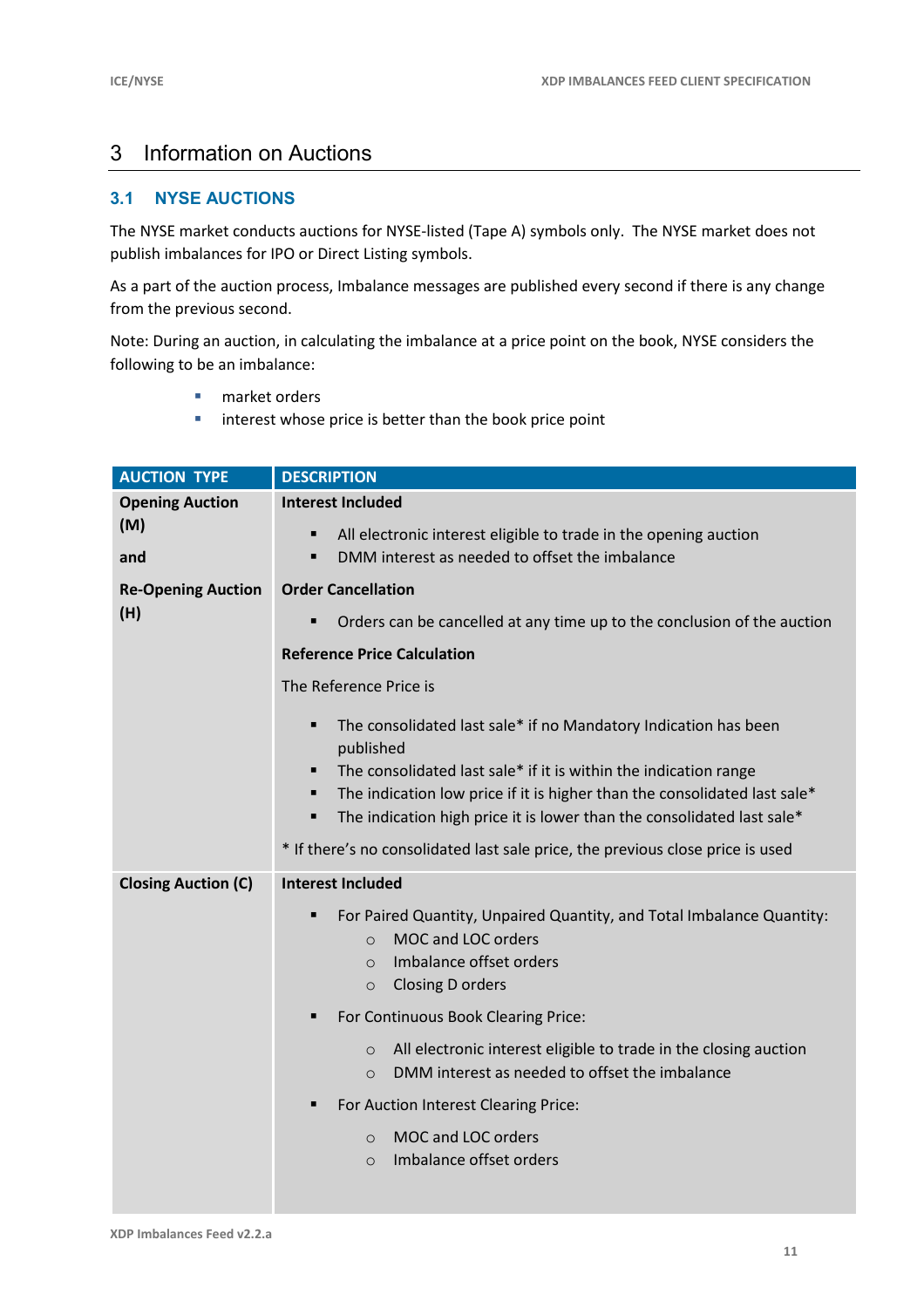| <b>AUCTION TYPE</b>        | <b>DESCRIPTION</b>                                                                                                                                                                                                                                  |  |  |  |  |  |
|----------------------------|-----------------------------------------------------------------------------------------------------------------------------------------------------------------------------------------------------------------------------------------------------|--|--|--|--|--|
|                            | <b>Order Cancellation</b>                                                                                                                                                                                                                           |  |  |  |  |  |
|                            | Orders can be cancelled any time during the auction period, except for<br>п<br>MOC, LOC and Imbalance offset orders, which can be cancelled only up<br>to 2 minutes before the scheduled closing time.                                              |  |  |  |  |  |
|                            | <b>Reference Price Calculation</b>                                                                                                                                                                                                                  |  |  |  |  |  |
|                            | The Reference Price is                                                                                                                                                                                                                              |  |  |  |  |  |
|                            | The NYSE last sale if it is at or within the NYSE best quote<br>٠<br>The NYSE best bid if the NYSE best bid is higher than the NYSE last sale<br>٠<br>The NYSE best offer if the NYSE best offer is lower than the NYSE last sale<br>$\blacksquare$ |  |  |  |  |  |
| <b>Regulatory Closing</b>  | <b>Interest Included</b>                                                                                                                                                                                                                            |  |  |  |  |  |
| <b>Auction (R)</b>         | MOC and LOC orders<br>٠                                                                                                                                                                                                                             |  |  |  |  |  |
|                            | <b>Reference Price Calculation</b>                                                                                                                                                                                                                  |  |  |  |  |  |
|                            | The Reference Price is the NYSE last sale*<br>٠                                                                                                                                                                                                     |  |  |  |  |  |
|                            | * If there's no NYSE last sale price, the NYSE previous close price is used                                                                                                                                                                         |  |  |  |  |  |
| <b>Extreme Imbalance</b>   | <b>Interest Included</b>                                                                                                                                                                                                                            |  |  |  |  |  |
| <b>Closing Auction (P)</b> | All electronic interest eligible to trade in the closing auction<br>٠                                                                                                                                                                               |  |  |  |  |  |
|                            | <b>Reference Price Calculation</b>                                                                                                                                                                                                                  |  |  |  |  |  |
|                            | The Reference Price is the NYSE last sale*<br>٠                                                                                                                                                                                                     |  |  |  |  |  |
|                            | * If there's no NYSE last sale price, the NYSE previous close price is used                                                                                                                                                                         |  |  |  |  |  |

#### **3.2 NYSE ARCA AND NYSE AMERICAN AUCTIONS**

Three single-price auctions are conducted during the day: the Early Opening Auction, the Core Opening Auction and the Closing Auction. As a part of the auction process, Imbalance messages are published every second if there is any change from the previous second.

This description covers normal cases. For full detail on exception cases, see Rule 7.35.

#### **Indicative Match Price Details**

- The Indicative Match Price is the price that maximizes executable volume of auction-eligible shares, subject to Auction Collars.
- **It includes the non-displayed quantity of Reserve Orders.**
- If two or more prices maximize executable volume equally, in an effort to maintain continuity, the Indicative Match Price is whichever price is closest to the Reference Price.
- The final auction execution price is the Indicative Match Price at auction time.

Note: During an auction, in calculating the imbalance at a price point on the book, NYSE Arca and American consider the following to be an imbalance:

- **Market orders**
- Any interest whose price is at or better than the book price point

**XDP Imbalances Feed v2.2.a**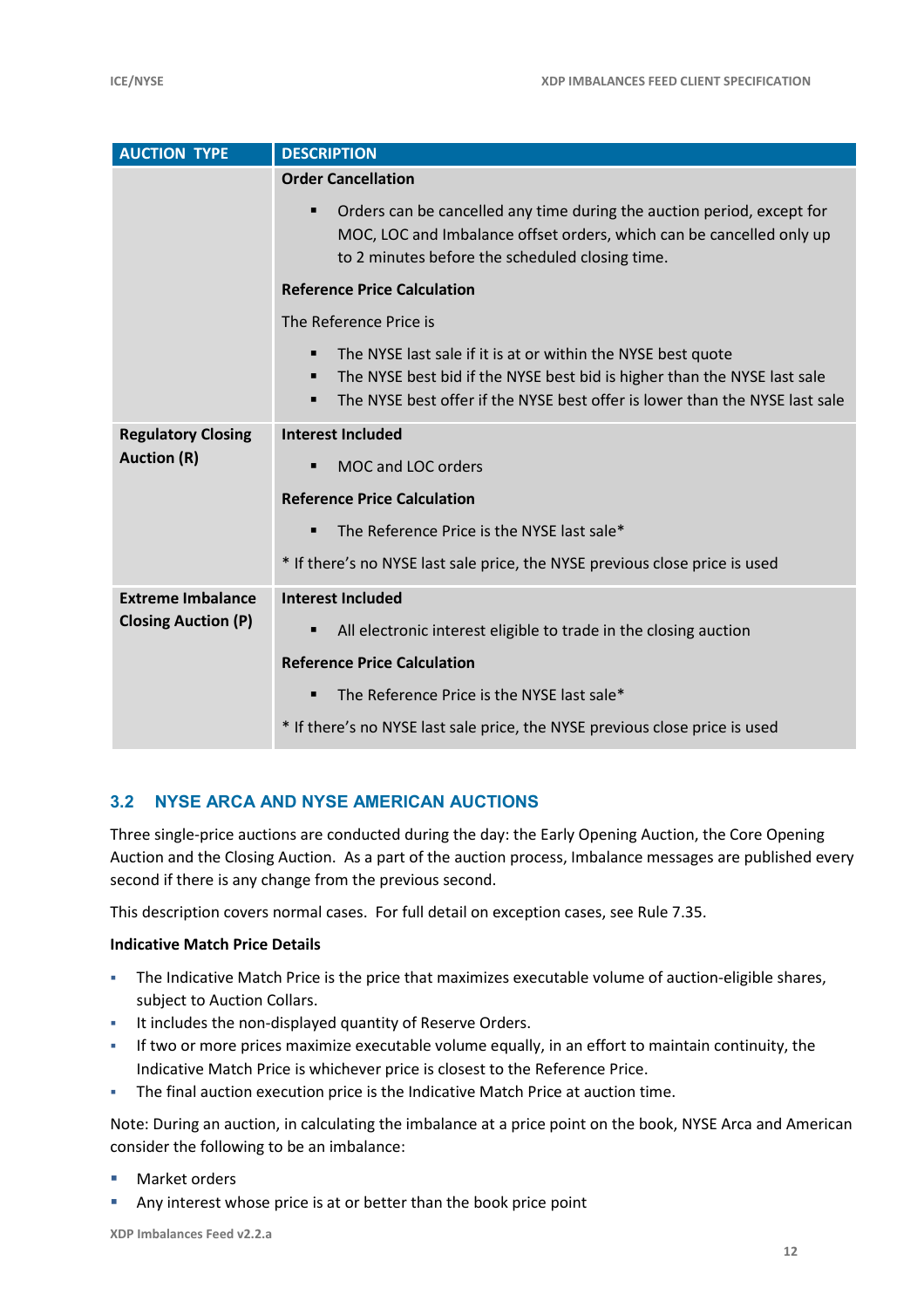#### **Imbalance Calculation**

| <b>AUCTION TYPE</b>        | <b>DESCRIPTION</b>                                                                                                                                                                                                                                                                                                                                                                                                             |  |  |  |  |  |
|----------------------------|--------------------------------------------------------------------------------------------------------------------------------------------------------------------------------------------------------------------------------------------------------------------------------------------------------------------------------------------------------------------------------------------------------------------------------|--|--|--|--|--|
| <b>Early Opening</b>       | <b>Interest Included</b>                                                                                                                                                                                                                                                                                                                                                                                                       |  |  |  |  |  |
| <b>Auction (O)</b>         | Limit Orders designated for the Early Trading Session.<br>1.<br>During the last minute before the Early Opening Auction time, the non-<br>2.<br>displayed quantity of Reserve Orders designated for the Early Open Auction is<br>included in the Matched Volume and Total Imbalance Volume.<br><b>Order Cancellation</b><br>Orders can be cancelled at any time up to the conclusion of the auction.<br><b>Reference Price</b> |  |  |  |  |  |
|                            | The Reference Price is normally the listing market's previous Official Closing<br>٠<br>Price. See Rule 7.35 for full detail.                                                                                                                                                                                                                                                                                                   |  |  |  |  |  |
|                            | Unexecuted session 1 eligible orders become eligible for the Early Session<br>immediately upon conclusion of the Early Opening Auction.                                                                                                                                                                                                                                                                                        |  |  |  |  |  |
| <b>Core Opening</b>        | <b>Interest Included</b>                                                                                                                                                                                                                                                                                                                                                                                                       |  |  |  |  |  |
| <b>Auction (M)</b>         | Limit, Market, MOO, LOO and Primary Peg orders<br>1.                                                                                                                                                                                                                                                                                                                                                                           |  |  |  |  |  |
| and<br><b>Re-Opening</b>   | During the last 5 seconds before the Core Opening Auction time, the non-<br>2.<br>displayed quantity of Reserve Orders is included in the Matched Volume and<br>Total Imbalance Volume.                                                                                                                                                                                                                                        |  |  |  |  |  |
| <b>Auction (H)</b>         | <b>Order Cancellation</b>                                                                                                                                                                                                                                                                                                                                                                                                      |  |  |  |  |  |
|                            | Orders can be cancelled any time during the auction, except for MOO and LOO<br>orders which can be cancelled only up to 1 minute before the conclusion of the<br>auction.                                                                                                                                                                                                                                                      |  |  |  |  |  |
|                            | <b>Reference Price</b>                                                                                                                                                                                                                                                                                                                                                                                                         |  |  |  |  |  |
|                            | The Reference Price is normally the midpoint of the NBBO. See Rule 7.35 for full<br>detail.                                                                                                                                                                                                                                                                                                                                    |  |  |  |  |  |
| <b>Closing Auction (C)</b> | <b>Interest Included</b>                                                                                                                                                                                                                                                                                                                                                                                                       |  |  |  |  |  |
|                            | 1.<br>Limit, Market, MOC, LOC and Primary Peg orders<br>During the last minute before the Closing Auction time, the non-displayed<br>2.<br>quantity of Reserve Orders is included in the Matched Volume and Total<br>Imbalance Volume.                                                                                                                                                                                         |  |  |  |  |  |
|                            | <b>Reference Price</b>                                                                                                                                                                                                                                                                                                                                                                                                         |  |  |  |  |  |
|                            | The Reference Price is normally the Consolidated Tape last sale.<br>٠                                                                                                                                                                                                                                                                                                                                                          |  |  |  |  |  |
|                            | If the price closest to the Reference Price would trade through the exchange book,<br>the indicative match price will be the best price available where no trade through<br>occurs. See Rule 7.35 for full detail.                                                                                                                                                                                                             |  |  |  |  |  |